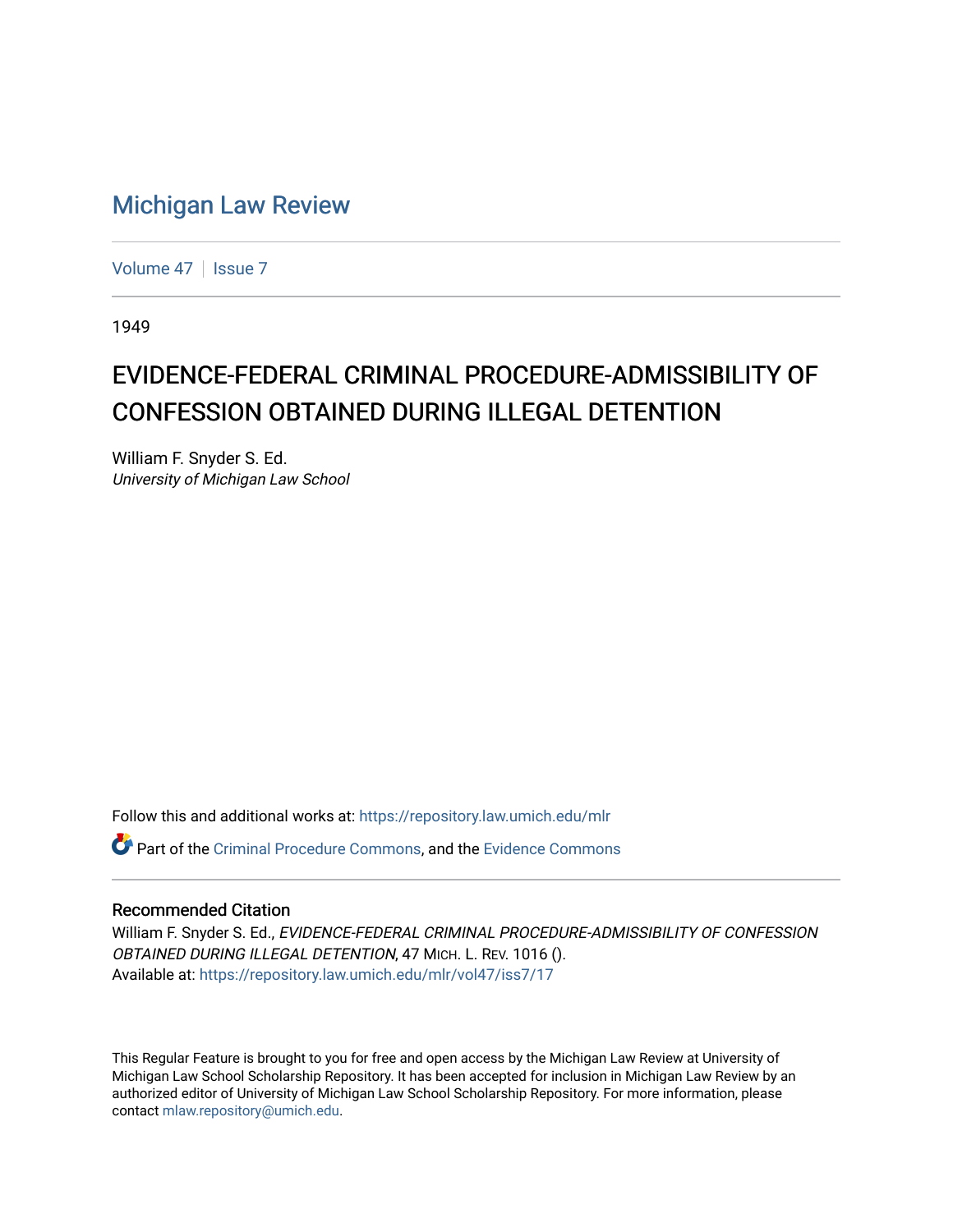EVIDENCE-FEDERAL CruMINAL PROCEDURE-ADMISSIBILITY oF CoNFEss10N OBTAINED DuruNG ILLEGAL DETENTION-Petitioner was arrested without a warrant on suspicion of larceny. He was held without commitment for a period of thirty hours during which he was intermittently questioned but was not subjected to any form of physical coercion. At the end of this period, he signed a confession which was the basis for his conviction in the district court. On certiorari to the United States Supreme Court, following affirmation in the court of appeals,1 *held,*  reversed. The detention was unlawful as a violation of rule 5 (a) of the Federal Rules of Criminal Procedure,<sup>2</sup> and the confession thus obtained was inadmissible in evidence. *Upshaw v. United States,* (U.S. 1948) 69 S.Ct. 170.

For thirty-five years the federal courts have made an exception to the common law rule that admissibility of evidence does not depend on the manner in wbich it was obtained.<sup>3</sup> Thus it seems well accepted that evidence will not be received in a federal court which has been obtained through unlawful search and seizure,<sup>4</sup> by means of wire-tapping,<sup>5</sup> or in deprivation of due process.<sup>6</sup> Though much-condemned as an unjustified effort to regulate the police7 and as a case of "misplaced

1 Upshaw v. United States (App. D.C. 1948) 168 F. (2d) 167.

<sup>2</sup>18 U.S.C. following §687 (Rules of Criminal Procedure) rule 5 (a) (1946); "An· officer making an arrest . . . shall take the arrested person without unnecessary delay . . ." before the nearest available committing magistrate.

38 WIGMORE, EVIDENCE, 3d ed., §2183 (1940).

4 Weeks v. United States, 232 U.S. 383, 34 S.Ct. 341 (1914); cf. Harris v. United States, 331 U.S. 145, 67 S.Ct. 1098 (1947). It should be noted that the prohibitions considered here and in note 5, infra, apply only when the action was by federal officials.

<sup>5</sup>Nardone v. United States, 308 U.S. 338, 60 S.Ct. 266 (1939); Weiss v. United States, 308 U.S. 321, 60 S.Ct. 269 (1939).

<sup>6</sup>Brown v. Mississippi, 297 U.S. 278, 56 S.Ct. 461 (1936); Ashcraft v. Tennessee, 322 U.S. 143, 64 S.Ct. 921 (1944). This prohibition applies to actions either by state or federal government officers.

<sup>7</sup> Harno, "Evidence Obtained by Illegal Search and Seizure," 19 ILL. L. REV. 303 (1925); Waite, "Public Policy and the Arrest of Felons," 31 MrcH. L. REV. 749 (1933).